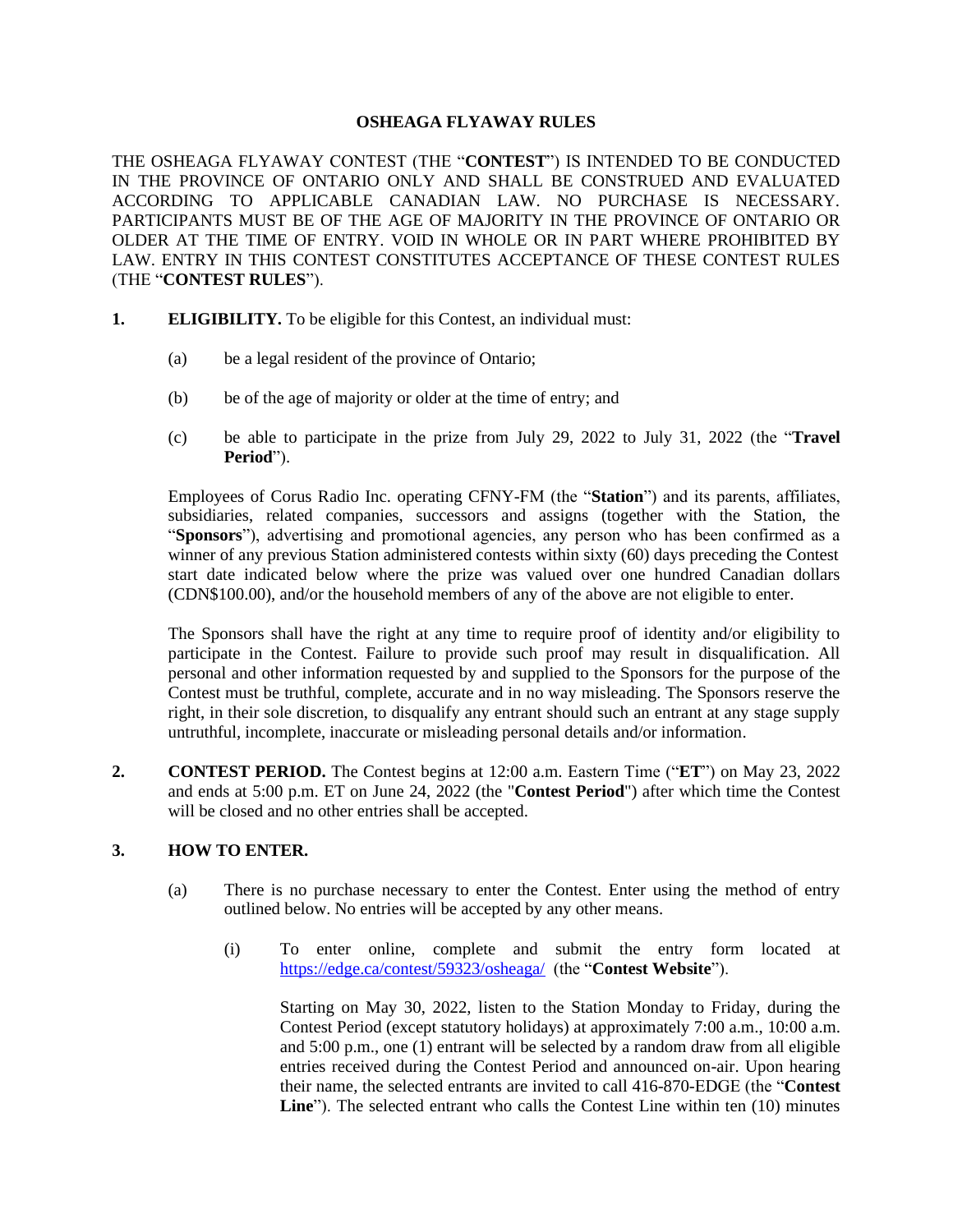will qualify to enter the draw (each a "**Qualifier**", the "**Qualifiers**"). If the selected entrant is unable to call the Contest Line within the allotted time, there will be no qualifier for that Contest occasion.

- (b) Limit of one (1) entry per e-mail address during the Contest Period. In the case of multiple entries, only the first eligible entry will be considered.
- (c) Entries received online shall be deemed to be submitted by the authorized account holder of the e-mail address associated with the entry. For the purpose of the Contest Rules, "authorized account holder" of an e-mail address is defined as the natural person who is assigned to an e-mail address by an Internet access provider, on-line service provider, or other organization responsible for assigning e-mail addresses for the domain associated with the submitted e-mail address. Any entrant may be required to provide the Sponsors with proof that they are the authorized account holder of the e-mail address associated with their entry.
- (d) All entries become the sole property of the Sponsors and will not be returned for any reason. Entries must be received no later than the end of the Contest Period. Entries will be declared invalid if they are late, illegible, incomplete, damaged, irregular, mutilated, forged, garbled or mechanically or electronically reproduced. Unless otherwise set out herein, no communication or correspondence will be exchanged with entrants except with those selected as a potential winner.
- (e) Streaming listeners may be listening to a delayed stream of the radio signal, which may vary depending on the device on which you are listening and the speed of the internet connection. Sponsors recommend turning on a radio to the Station for the name announcement. Sponsors assume no liability for entrants not making timely phone calls to the Station due to delays in the streamed signal.
- (f) If the telephone connection between the Station announcer and an entrant is not clear, such that the announcer and/or entrant cannot hear each other or the entrant is disconnected, that entrant may, in the sole discretion of the Sponsors, be disqualified and the Releasees (defined below) will not be liable in any way.

# **4. PRIZES.**

- (a) **Prizes.** There are four (4) prizes ("**Prizes**") available to be won by the Prize winners ("**Winners**", each a "**Winner**") each consisting of:
	- (i) A trip for two (2) to Montreal, Quebec (the "**Destination**") during the Travel Period which shall include:
		- 1. Round-trip economy airfare for the Winner and a guest (the "**Guests**", each a "**Guest**") leaving together from the same gateway, on the same itinerary, from Toronto, Ontario, to the Destination;
		- 2. Two (2) nights hotel accommodation at Residence Inn by Marriott Montreal Downtown to be selected by the Sponsors in their sole discretion for the Winner and Guest based on double occupancy unless otherwise indicated;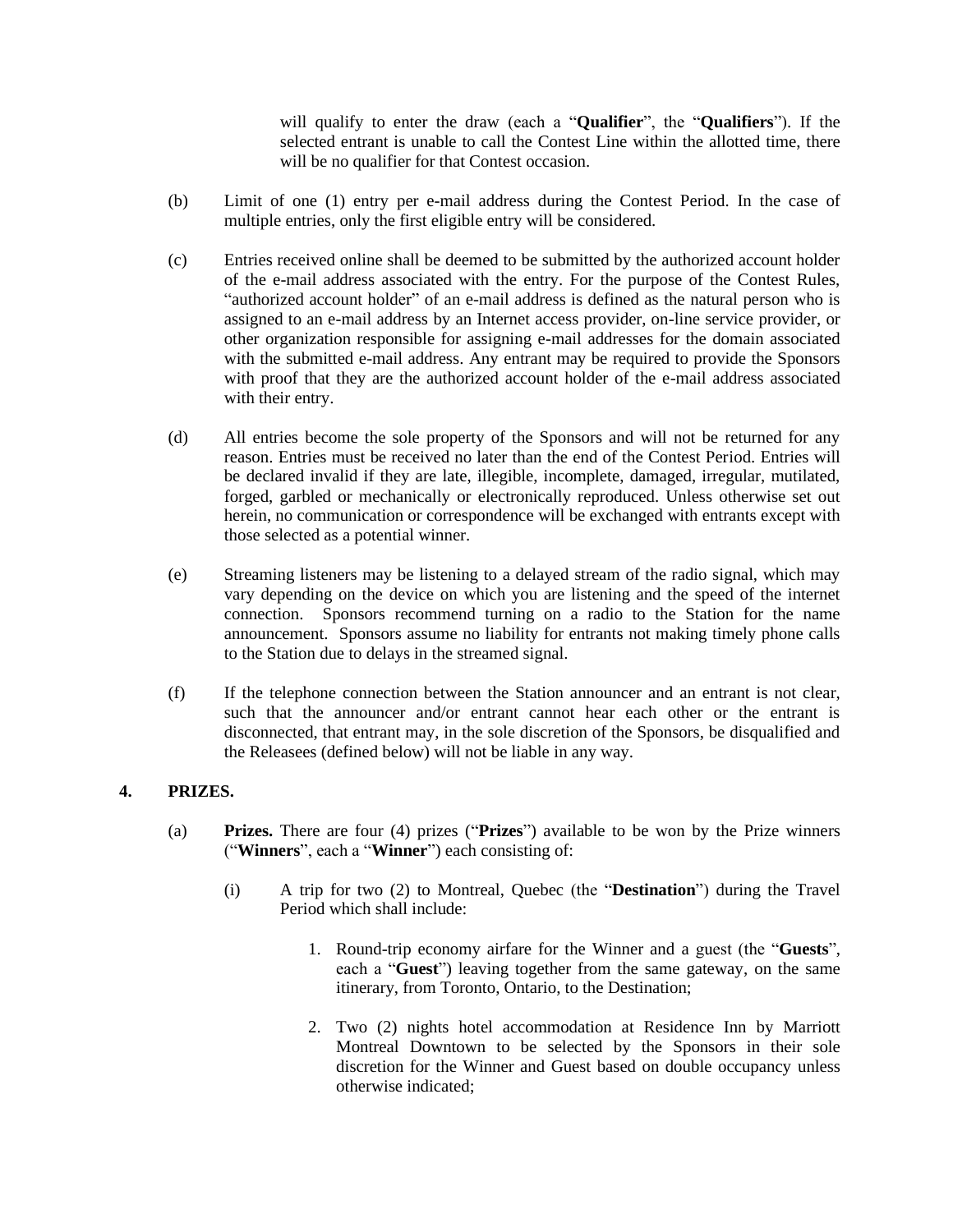- 3. All taxes and hotel fees; and
- 4. Two (2) day Osheaga Festival passes for Winner and Guest. Friday and Saturday only.
- (b) Each Prize has an approximate value of Two thousand two hundred seventy five Canadian dollars (CDN\$2,275.00).
- (c) Winners are not entitled to monetary difference between actual Prize value and stated approximate Prize value, if any.
- (d) The Sponsors and/or the Sponsors' representatives will contact the Winners to coordinate the provision of the Prizes within two (2) business days once such Winners have been successfully contacted and notified of his/her Prize and fulfilled the requirements set out herein.

# **5. PRIZE CONDITIONS.**

- (a) Winners and Guests must be available to travel and participate in the Prize during the Travel Period. Should a Winner and/or Guest be unable to travel on the dates and times designated by the Sponsors, the Prize will be forfeited and awarded to an alternate winner.
- (b) Winner and Guest will be responsible for all incidental costs and expenses not explicitly included in the Prize, including without limitation, transportation to and from originating airport, travel and medical insurance, travel documentation, airport improvement fees, bag check fees, taxes, gratuities, telephone calls, in-room charges and any other expense not explicitly included in the Prize. Winner may be required to present a valid major credit card upon check-in at the hotel to cover any expenses over and above the standard room charge.
- (c) In the event bands or any of its members are unable to attend the festival for any reason whatsoever or in the event that the festival is cancelled for any reason whatsoever, that portion of the Prize shall be deemed fulfilled and will not be substituted, except in the sole discretion of the Sponsors;
- (d) Guests must be of the age of majority or older in the province of Ontario, and comply with the Contest Rules and sign and return the Release (described below).
- (e) The terms by which the event tickets may be redeemed are governed by the applicable retailer or service provider. The Station is not responsible for administering or ensuring compliance with the terms and conditions of the event tickets.
- (f) In the event that, due to the COVID-19 pandemic, there are government regulations in place at the time of the Travel Period, the Sponsors will make best efforts to coordinate a rescheduled date for the events with the Winner. If the Sponsors are unable to reschedule and provide any portion of the Prize because of such regulations or related circumstances beyond their control, then the Prize shall be deemed fulfilled and will not be substituted, except in the sole discretion of the Sponsors.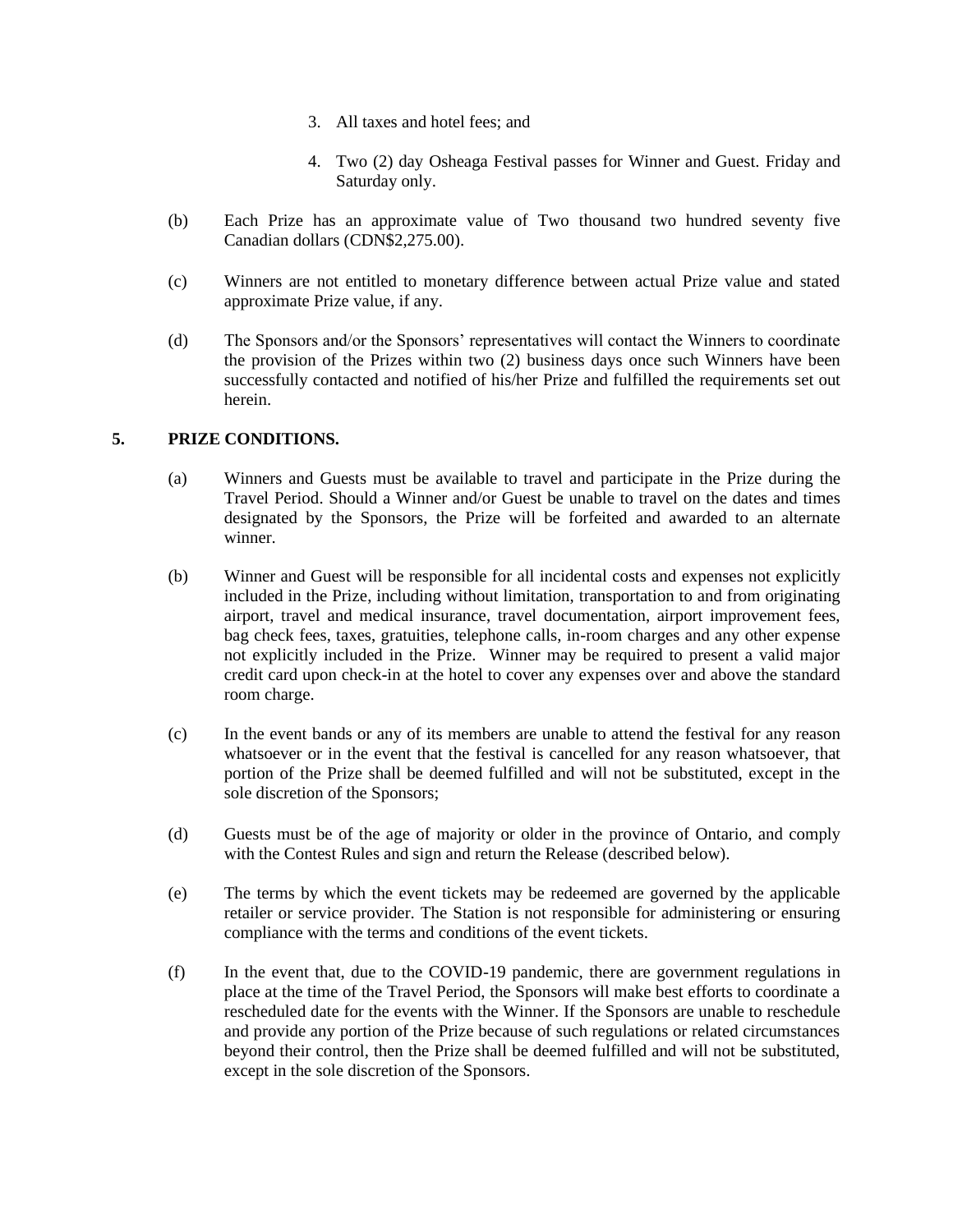- (g) Prizes must be accepted as awarded and cannot be transferred, assigned, substituted or redeemed for cash, except at the sole discretion of the Sponsors. Any unused, unclaimed or declined portion of a Prize will be forfeited, have no cash value and the Sponsors shall have no obligation to provide either an alternative or value-in-kind. The Sponsors reserve the right, in their sole discretion, to substitute a prize of equal or greater value if a Prize (or any portion thereof) cannot be awarded for any reason.
- (h) Shipped Prizes shall not be insured and the Sponsors shall not assume any liability for lost, damaged or misdirected Prizes.

# **6. WINNER SELECTION.**

Four (4) Winners shall be selected as follows:

- (a) On each of June 6, 2022, June 13, 2022, June 20, 2022 and June 27, 2022 in Toronto, Ontario, one (1) Qualifier will be selected by a random draw from all eligible entries received during the Contest Period. Each entrant shall be eligible to win only one (1) Prize. Before being declared a Winner, the selected entrant shall be required to correctly answer, without assistance of any kind, whether mechanical or otherwise, a time-limited, mathematical skill-testing question to be administered during a pre-arranged telephone call or by e-mail, to comply with the Contest Rules and sign and return the Release (described below).
- (b) The odds of being selected as a potential winner are dependent upon the number of eligible entries received by the Sponsors and the ability of the selected entrants to call the Contest Line within the allotted time to qualify for the draw.
- (c) EACH SELECTED ENTRANT WILL BE NOTIFIED BY TELEPHONE OR E-MAIL ON THE DAY OF THE DRAW AT 10:00 A.M. AND MUST RESPOND WITHIN TWO (2) BUSINESS DAYS OF NOTIFICATION. Upon notification, the selected entrant must respond by telephone or e-mail (as specified in the notification) to the contact number or e-mail address provided no later than the indicated deadline set out in the Contest Rules and/or the notification. If the selected entrant does not respond accordingly, he/she will be disqualified and will not receive a Prize and another entrant may be selected in the Sponsors' sole discretion until such time as an entrant satisfies the terms set out herein. The Sponsors are not responsible for the failure for any reason whatsoever of a selected entrant to receive notification or for the Sponsors to receive a selected entrant's response.
- (d) If, as a result of an error relating to the entry process, drawing or any other aspect of the Contest, there are more selected entrants than contemplated in these Contest Rules, there will be a random draw amongst all eligible Prize claimants after the Contest's closing date to award the correct number of Prizes.
- **7. RELEASE.** Winners and Guests will be required to execute a legal agreement and release ("**Release**") that confirms Winners' and Guests': (i) eligibility for the Contest and compliance with these Contest Rules; (ii) acceptance of the Prize as offered; (iii) release of each of the Sponsors and their respective parent companies, subsidiaries, affiliates and/or related companies and each of their employees, directors, officers, suppliers, agents, sponsors, administrators, licensees, representatives, advertising, media buying and promotional agencies (collectively, the "**Releasees**") from any and all liability for any loss, harm, damages, cost or expense arising out of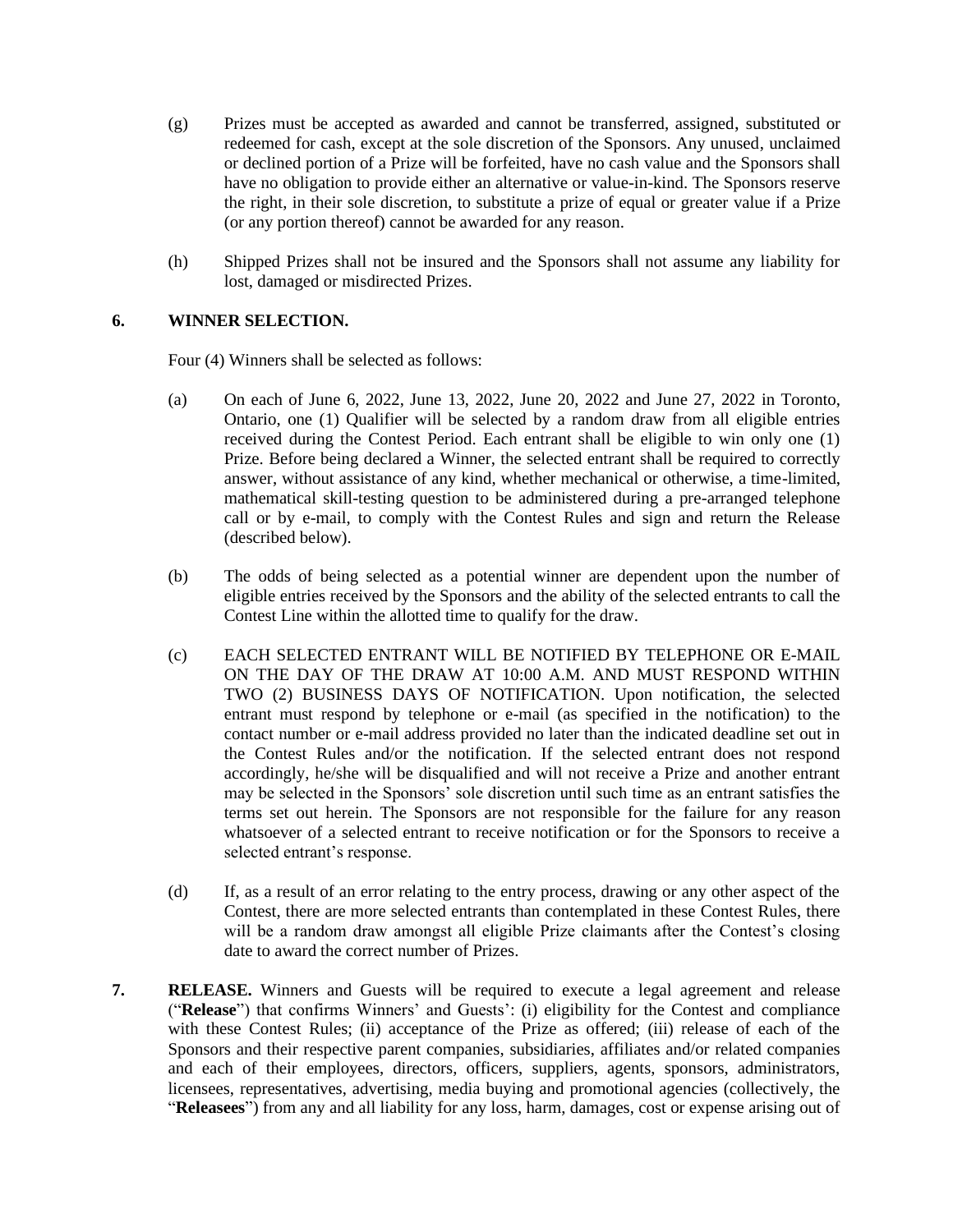participation in the Contest, participation in any Contest-related activity or the acceptance, use, or misuse of any Prize, including but not limited to costs, injuries, losses related to personal injuries, death, damage to, loss or destruction of property, rights of publicity or privacy, defamation, or portrayal in a false light, or from any and all claims of third parties arising therefrom; and (iv) grant to the Sponsors of the unrestricted right, in the Sponsors' collective or individual discretion, to produce, reproduce, display, publish, convert, post, serve, broadcast, communicate by telecommunication, exhibit, distribute, adapt and otherwise use or re-use the Winner's and Guest's name, statements, image, likeness, voice and biography, in any and all media now known or hereafter devised, in connection with the Contest and the promotion and exploitation thereof. The executed Release must be returned within two (2) business days of the date indicated on the accompanying letter of notification or the verification as a Winner or the selected entrant will be disqualified and the Prize forfeited.

- **8. INDEMNIFICATION BY ENTRANT.** By entering the Contest, each entrant releases and holds Releasees harmless from any and all liability for any injuries, loss or damage of any kind to the entrant or any other person, including personal injury, exposure to the COVID-19 virus, death, or property damage, resulting in whole or in part, directly or indirectly, from: (a) their participation in the Contest or any Contest-related activity; (b) the acceptance, use, or misuse of any Prize; or (c) any breach of the Contest Rules. Each entrant agrees to fully indemnify Releasees from any and all claims by third parties relating to the entrant's participation in the Contest, without limitation.
- **9. LIMITATION OF LIABILITY.** The Sponsors assume no responsibility or liability for lost, late, unintelligible/illegible, falsified, damaged, misdirected or incomplete entries, notifications, responses, replies or any Release, or for any computer, online, software, telephone, hardware or technical malfunctions that may occur, including but not limited to malfunctions that may affect the transmission or non-transmission of an entry. The Sponsors are not responsible for any incorrect or inaccurate information, whether caused by website users or by any of the equipment or programming associated with or utilized in the Contest or by any technical or human error which may occur in the administration of the Contest. The Sponsors assume no responsibility for any error, omission, interruption, deletion, defect, delay in operation or transmission, communications line failure, theft or destruction or unauthorized access to, or alteration of, entries. The Sponsors assume no responsibility or liability in the event that the Contest cannot be conducted as planned for any reason, including those reasons beyond the control of the Sponsors, such as infection by computer virus, bugs, tampering, unauthorized intervention, fraud, technical failures, or corruption of the administration, security, fairness, integrity or proper conduct of this Contest and/or the Contest Website.
- **10. CONDUCT.** By participating in the Contest, each entrant is deemed to have executed and agrees to be bound by the Contest Rules, which will be posted at the Contest Website throughout the Contest Period. Each entrant further agrees to be bound by the decisions of the Sponsors, which shall be final and binding in all respects. The Sponsors reserve the right, in their sole discretion, to disqualify any entrant found to be: (a) violating the Contest Rules; (b) tampering or attempting to tamper with the entry process or the operation of the Contest and/or the Contest Website; (c) violating the terms of service, conditions of use and/or general rules or guidelines of any Sponsors' property or service; and/or (d) acting in an unsportsmanlike or disruptive manner, or with intent to annoy, abuse, threaten or harass the Sponsors or any other person. CAUTION: ANY ATTEMPT TO DELIBERATELY DAMAGE THE CONTEST WEBSITE OR ANY RELATED WEBSITE OR UNDERMINE THE LEGITIMATE OPERATION OF THE CONTEST MAY BE A VIOLATION OF CRIMINAL AND CIVIL LAWS. SHOULD SUCH AN ATTEMPT BE MADE, THE SPONSORS RESERVE THE RIGHT TO SEEK REMEDIES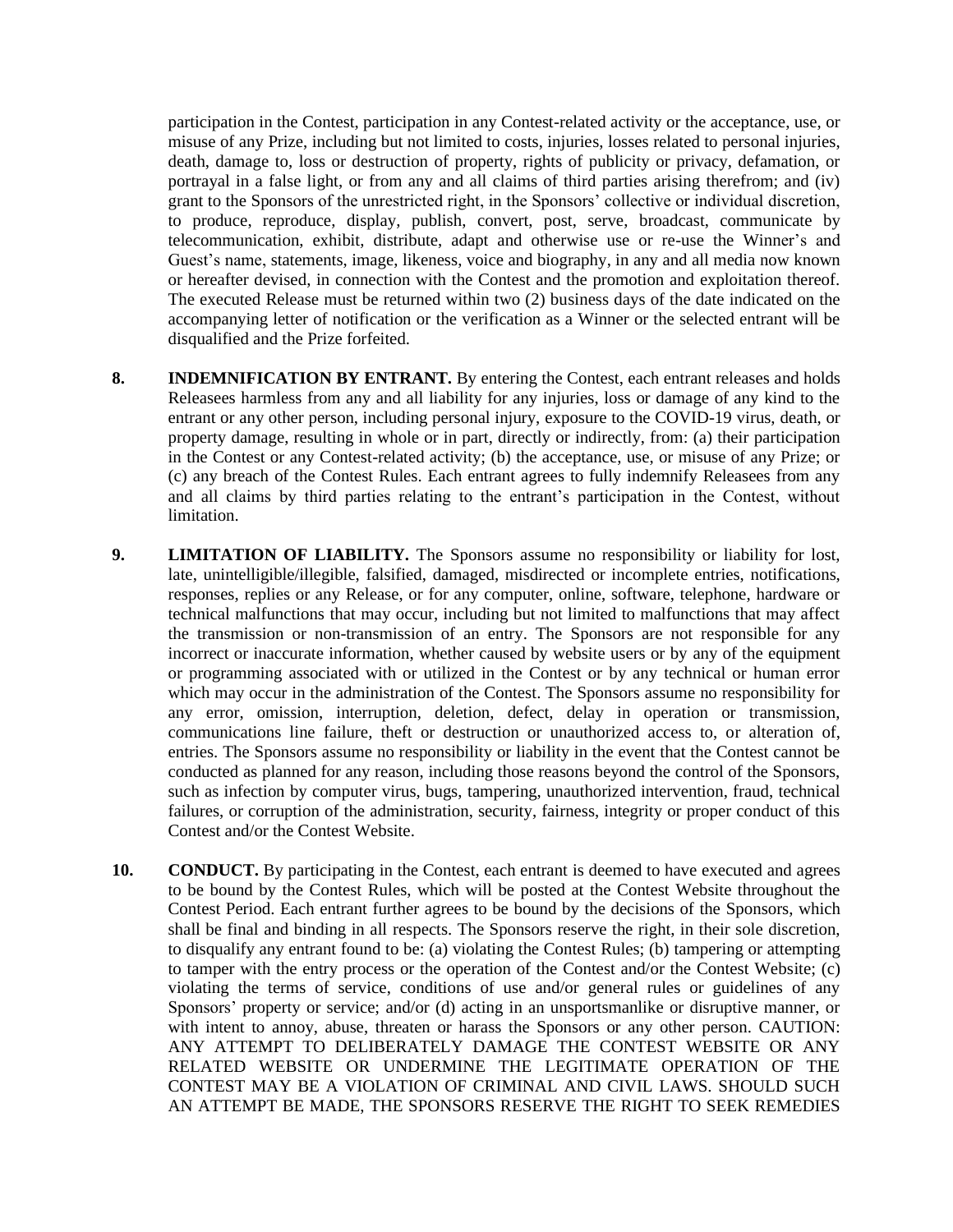AND DAMAGES TO THE FULLEST EXTENT PERMITTED BY LAW, INCLUDING BUT NOT LIMITED TO CRIMINAL PROSECUTION. Winners and Guests must at all times behave appropriately when taking part in the prize and observe the Contest Rules and any other rules or regulations in force at any prize-related locations, including but not limited to any COVID-19 requirements in force. The Sponsors reserve the right to remove from any prize-related locations, any Winner and/or Guest who breaks such rules and/or fails to behave appropriately and to disqualify such Winner and/or Guest.

# **11. PRIVACY / USE OF PERSONAL INFORMATION.**

- (a) By participating in the Contest, each entrant: (i) grants to the Sponsors the right to use his/her name, mailing address, age range, telephone number and e-mail address (collectively the "**Personal Information**") for the purpose of administering the Contest, including but not limited to contacting and announcing the Winners and coordinating the provision of the Prizes; (ii) grants to the Sponsors the right to use his/her Personal Information for publicity and promotional purposes relating to the Contest, in any and all media now known or hereafter devised, without further compensation unless prohibited by law; and (iii) acknowledges that the Sponsors may disclose his/her Personal Information to third-party agents and service providers of any of the Sponsors in connection with any of the activities listed in (i) and (ii) above.
- (b) Sponsors will use the entrant's Personal Information only for identified purposes, and protect the entrant's Personal Information in a manner that is consistent with the Sponsors' Privacy Policy at: <https://www.corusent.com/privacy-policy/>
- **12. INTELLECTUAL PROPERTY.** All intellectual property, including but not limited to trademarks, trade names, logos, designs, promotional materials, web pages, source code, drawings, illustrations, slogans and representations is owned by the Sponsors and/or their affiliates. All rights are reserved. Unauthorized copying or use of any copyrighted material or intellectual property without the express written consent of its owner is strictly prohibited.
- **13. TERMINATION.** The Sponsors reserve the right, in their sole discretion, to terminate the Contest, in whole or in part, and/or modify, amend or suspend the Contest, and/or the Contest Rules in any way, at any time, for any reason without prior notice.
- **14. LAW.** These are the official Contest Rules. The Contest is subject to applicable federal, provincial and municipal laws and regulations. The Contest Rules are subject to change without notice in order to comply with any applicable federal, provincial and municipal laws or the policy of any other entity having jurisdiction over the Sponsors. All issues and questions concerning the construction, validity, interpretation and enforceability of the Contest Rules or the rights and obligations as between the entrant and the Sponsors in connection with the Contest shall be governed by and construed in accordance with the laws of the province of Ontario without giving effect to any choice of law or conflict of law rules or provisions that would cause the application of any other jurisdiction's laws.
- **15. DISCREPANCY.** In the event of any discrepancy or inconsistency between the terms and conditions of the Contest Rules and disclosures or other statements contained in any Contestrelated materials, including but not limited to the Contest entry form, or point of sale, television, print or online advertising, the terms and conditions of the Contest Rules shall prevail, govern and control.